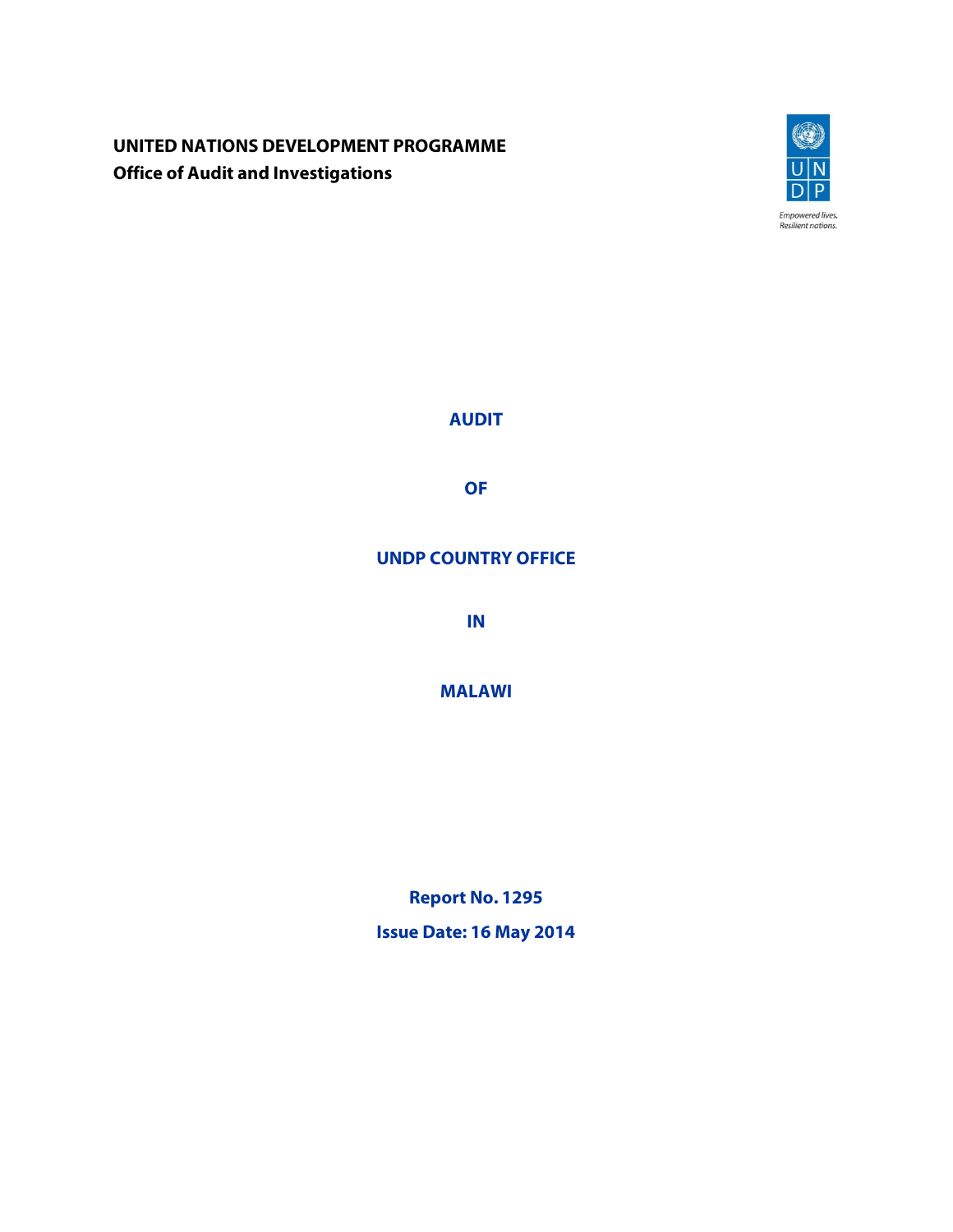

### **Report on the audit of UNDP Malawi Executive Summary**

The UNDP Office of Audit and Investigations (OAI) conducted an audit of UNDP Malawi (the Office) from 18 February to 6 March 2014. The audit aimed to assess the adequacy and effectiveness of the governance, risk management and control processes relating to the following areas and sub-areas:

- (a) governance and strategic management (organizational structure, leadership, ethics and values, risk management, planning, monitoring and reporting, financial sustainability);
- (b) programme activities (programme management, partnerships and resource mobilization, project management); and
- (c) operations (human resources, finance, procurement, information and communication technology, general administration, safety and security, asset management, leave management).

The audit covered the activities of the Office from 1 January to 31 December 2013. The audit did not cover the role of UNDP in "One UN" and the Harmonized Approach to Cash Transfers (HACT) since an audit scheduled for June 2014 will cover these areas. The Office recorded programme and management expenditures totalling \$18.8 million. The last audit of the Office was conducted by OAI in March 2009.

The audit was conducted in conformance with the *International Standards for the Professional Practice of Internal Auditing*.

### **Overall audit rating**

OAI assessed the Office as **partially satisfactory**, which means "Internal controls, governance and risk management processes were generally established and functioning, but needed improvement. One or several issues were identified that may negatively affect the achievement of the objectives of the audited entity." This rating was mainly due the Office's staff costs which were not financially sustainable, low programme delivery and the weaknesses in procurement.

### **Key recommendations:**  $Total = 6$ , high priority  $= 4$

For high (critical) priority recommendations, prompt action is required to ensure that UNDP is not exposed to high risks. Failure to take action could result in major negative consequences for UNDP. All high (critical) priority recommendations are presented below:

| Office staff costs not<br>financially sustainable<br>(Issue 1) | The Office staffing level of 72 was not commensurate with its programme size of<br>\$17 million and the main delivery modality through national implementation. The<br>staff costs are not sustainable.                               |
|----------------------------------------------------------------|---------------------------------------------------------------------------------------------------------------------------------------------------------------------------------------------------------------------------------------|
|                                                                | Recommendation: Review the Office's organizational structure to ensure that it is<br>financially sustainable.                                                                                                                         |
| Declining programme<br>delivery (Issue 2)                      | The Office's total programme delivery relative to budgeted resources had<br>decreased from 82 percent in 2011 to 71 percent in 2013. In addition, the Office<br>had not planned adequately for resources made available for programme |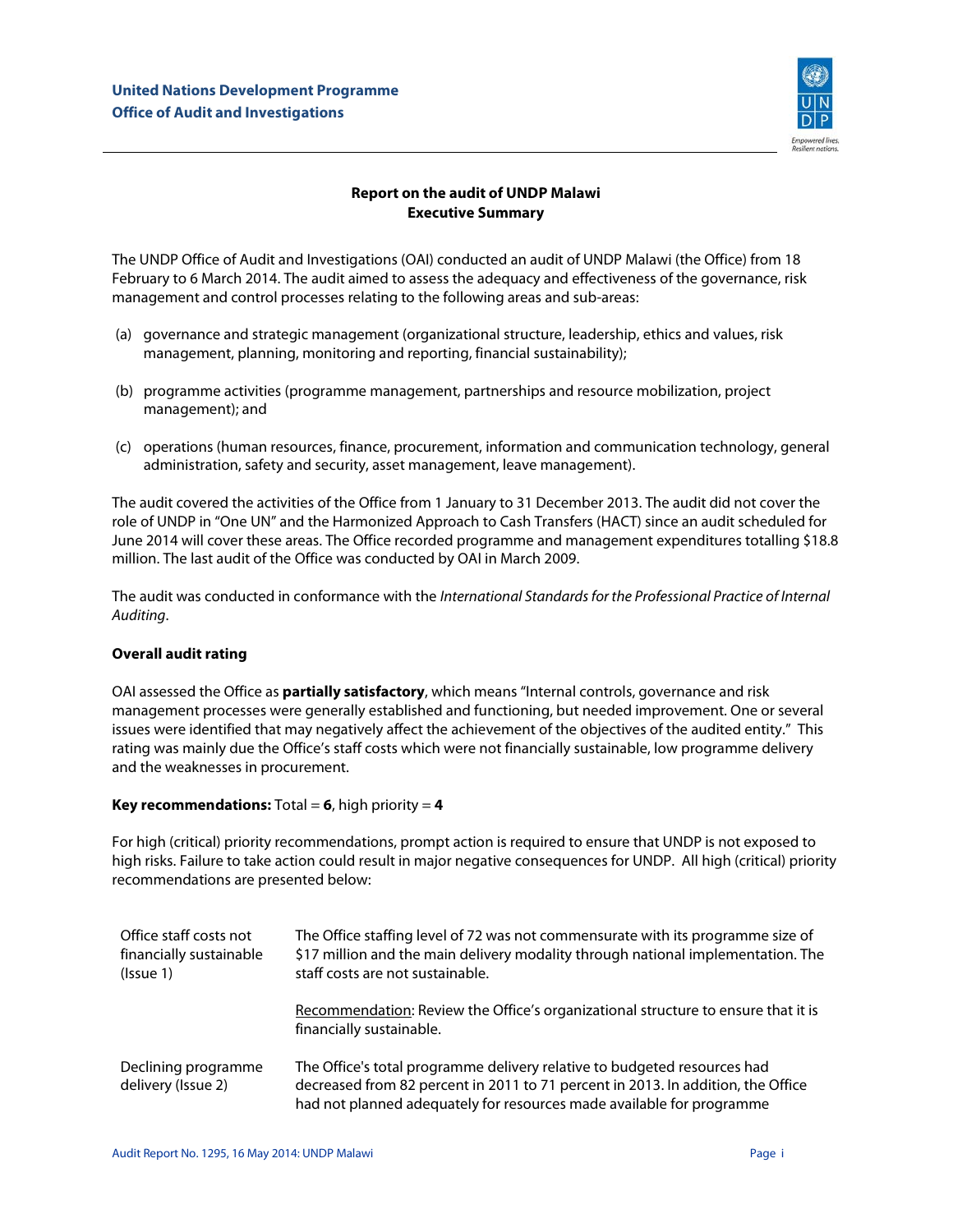

|                                                                                             | activities. Delivery of available resources declined from 75 percent in 2012 to 55<br>percent in 2013, while programming of non-core resources was only 40 percent<br>during the year.                                                                                                                                                                                                                                                                                                                                                                                                                                                    |
|---------------------------------------------------------------------------------------------|-------------------------------------------------------------------------------------------------------------------------------------------------------------------------------------------------------------------------------------------------------------------------------------------------------------------------------------------------------------------------------------------------------------------------------------------------------------------------------------------------------------------------------------------------------------------------------------------------------------------------------------------|
|                                                                                             | Recommendation: Strengthen the planning of programme activities to enable the<br>timely finalization and approval of project support documents and annual work<br>plans.                                                                                                                                                                                                                                                                                                                                                                                                                                                                  |
| Inadequate screening<br>of vendors<br>(Is sue 5)                                            | Of 27 randomly selected vendor forms, 24 were not complete. Vendor forms of<br>two companies showed that their managing director was an Office staff member,<br>which was a direct conflict of interest. The Office had not verified any of the<br>selected vendors' bank details and did not check the existence of vendors in the<br>Atlas database before creating and approving vendors. This resulted in 24<br>duplicate vendors and 146 vendors that had different vendor identification<br>numbers but shared the same banking details.                                                                                            |
|                                                                                             | Recommendation: Improve vendor management by: confirming that all vendors<br>complete the required forms; requiring that all vendors provide proof of identity<br>and verify bank details; creating a checklist to help verify that new vendors do not<br>already exist in the database; and deactivating duplicate vendors and those<br>vendors that share banking details.                                                                                                                                                                                                                                                              |
| Ineffective oversight by<br>the Contracts, Assets<br>and Procurement<br>Committee (Issue 6) | The Contracts, Assets and Procurement Committee inappropriately endorsed<br>procurement selection processes that were flawed, and approved the disposal of<br>project assets without adequate documentation. In addition, none of the<br>Committee members had completed their procurement certifications.                                                                                                                                                                                                                                                                                                                                |
|                                                                                             | Recommendation: Enhance the effectiveness of the Contracts, Assets and<br>Procurement Committee by: (a) revising the Committee's composition to ensure<br>that its members are knowledgeable about the procurement process being<br>discussed and the applicable rules; (b) mandating that all Committee members<br>complete procurement certification courses and be trained in their oversight<br>roles; and (c) reviewing all procurement processes and ensuring they are<br>provisionally approved by the Deputy Resident Representative (Operations)<br>before submission to the relevant committee and the Resident Representative. |

#### **Management comments and action plan**

The Resident Representative accepted all of the recommendations in the areas of governance and strategic management, programme activities, project management, finance, and procurement, and is in the process of implementing them. Comments and/or additional information provided had been incorporated in the report, where appropriate.